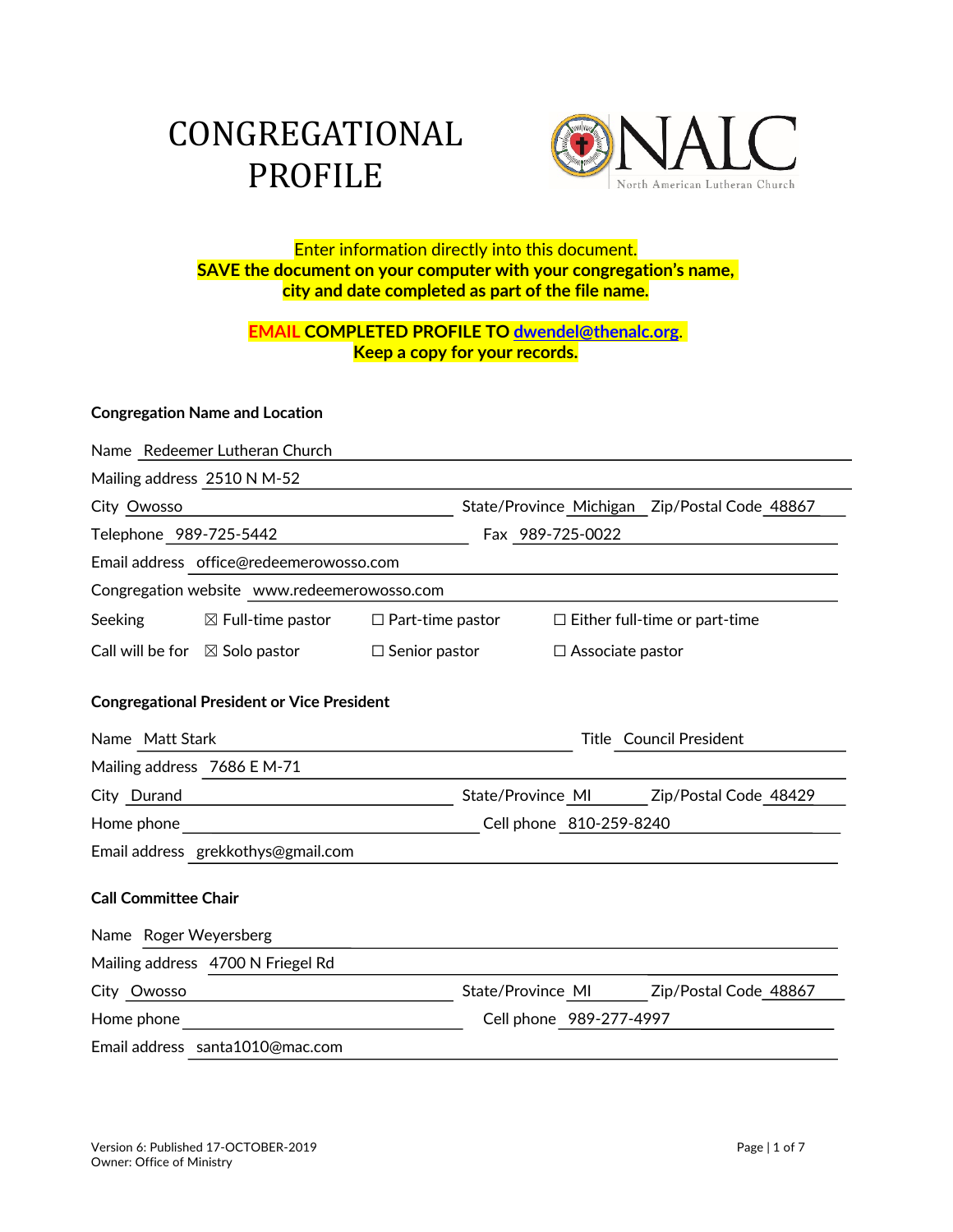#### **Congregational Demographics**

Number of **paid** staff (full- or part-time): Clergy 1 Lay professionals Secretarial 1

Average worship attendance 43 Average Sunday school attendance Pre-Covid Adult Bible Study: 20 Current Adult Bible Study: 5 Current Children Sunday School: 4

#### **Indicate the type of community in which your congregation is located (is it small town, small city, suburban, large city, farming, industrial, etc.).**

Owosso is a small city with a large town feel, featuring ample shopping, two excellent public school systems as well as several parochial school choices, a well developed light industrial complex, a Top Ten State of the Art Hospital Complex and has a number of community parks. In addition heading North, South, East, or West there is plenty of opportunity to enjoy the open country side close by.

#### **Describe the congregation's ethnic composition and age distribution.**

98% Caucasion, 2% minority. The congregation is primarily a mature congregation with some youth.

#### **Does the congregation have a clear vision for mission — a clear and shared understanding of where God is leading you? If so, state it as succinctly as possible.**

Our clarity of mission is under scrutiny and refinement at this time. We began with a Fresh Eyes for Mission experience under the auspices of Pastor David Wendel in October of 2021, and we have kept this to the forefront of all Council Discussion and Congregational meetings. It is important to all the leadership and we are working conscientiously to keep this to the forefront and central to all of our actions and activities going forward.

#### **What are the primary goals of your congregation?**

- **1. To continue to be Christ centered in all of our actions and interactions**
- **2. Growth through mission, to reach the un-churched**
- **3. Grow in God's Word**

#### **Describe your congregation's worship practice (liturgy, hymns, vestments, music, hymnals, and frequency of Holy Communion).**

We work to incorporate all of the above.: We have been a congregation that has Communion weekly. We use hymnals; we use contemporary digital music as well. We have had a bell choir as well as vocal choir. The congregation also has enjoyed special music in the past; Brass Quintets, brass and woodwind soloists, vocal solos, etc. There was a time in our history when we had a contemporary praise ensemble to lead our second service (Contemporary service). We currently are without an organist/keyboardist. At this time, we have one blended service to meet the needs of our congregation post-Covid.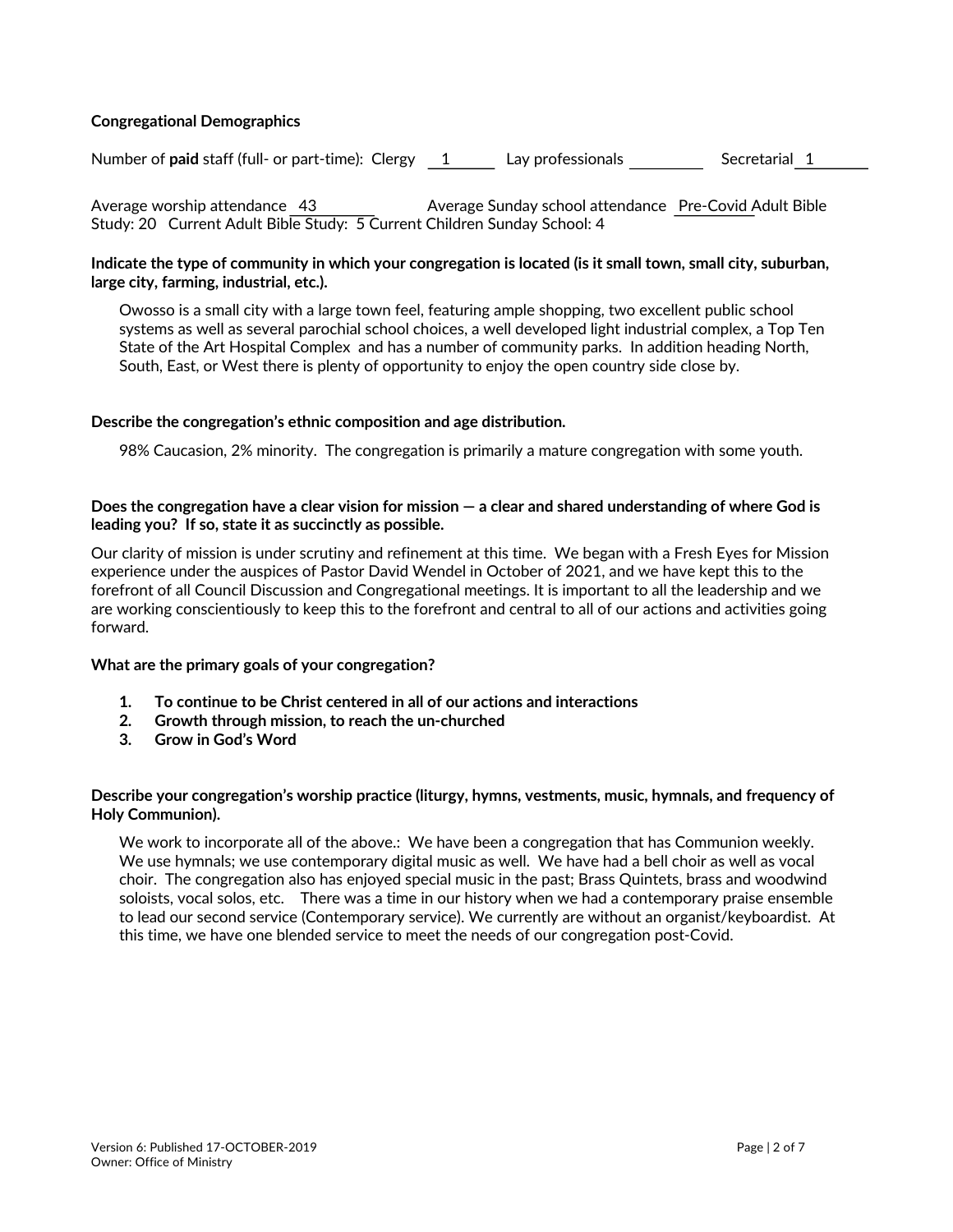#### **Describe your congregation's Christian education ministry.**

It ebbs and flows at this time. We are dealing with the different perspectives surrounding Covid, working to accommodate different requests for different times to meet. We have had mid-week bible studies, between service studies (now facilitated post service). Sunday school for children is resuming in January of 2022 in addition to our adult study programs. Pre-Covid in church and in home small group study was regular and embraced enthusiastically by portions of our membership and members of our general community.

#### **Describe the congregation's current activities for mission and outreach.**

The construction of a NALC Regional Disaster Warehouse was just completed on property and will be operational soon. We have an Elephant Ears trailer that we share mission vision along with delightful delectables at a local community festival, annual Rummage Sale as well as a Craft Sale to raise funds for donations and outreach, Walk for Warmth, Angel Tree Christmas giving for children of incarcerated adults, Shoe Box Christmas donations for children overseas, in the past the free Medical Clinic originated within our facilities. Walls of Warmth was a ministry that we shared in serving the community's homeless. Individual members support World Vision, Children International, Compassion International. The church as a whole has multiple monthly donations that support local charities and community mission that align with our beliefs and serve those in need.

#### **The NALC is committed to moving away from an institutional understanding of the Church, to the biblical commission to be a community of followers of Jesus who focus on being disciples and making disciples. Which best describes your congregation's understanding of this movement? [Type an X by the appropriate response]**

- **Totally unaware**
- **EXEC** Have heard about it
- **EXECUTE:** Have been involved personally
- $\angle X$  Some in the congregation are involved, some aren't
- **Congregation understands, is on-board and involved**

#### **List the** *Top Five Things* **your congregations hopes for in its next Pastor**

- 1. Good sense of humor; accessible, approachable, open to suggestions and willing to listen.
- 2. Able to be diplomatic and comfortable in varied situations; while spreading the Word of God
- 3. Good sermons, down to earth delivery and content, Christ centered and scripturally based.
- 4. Visits hospital, elderly, sick and shut ins, enjoys being with the elderly
- 5. Embraces and is involved in the community.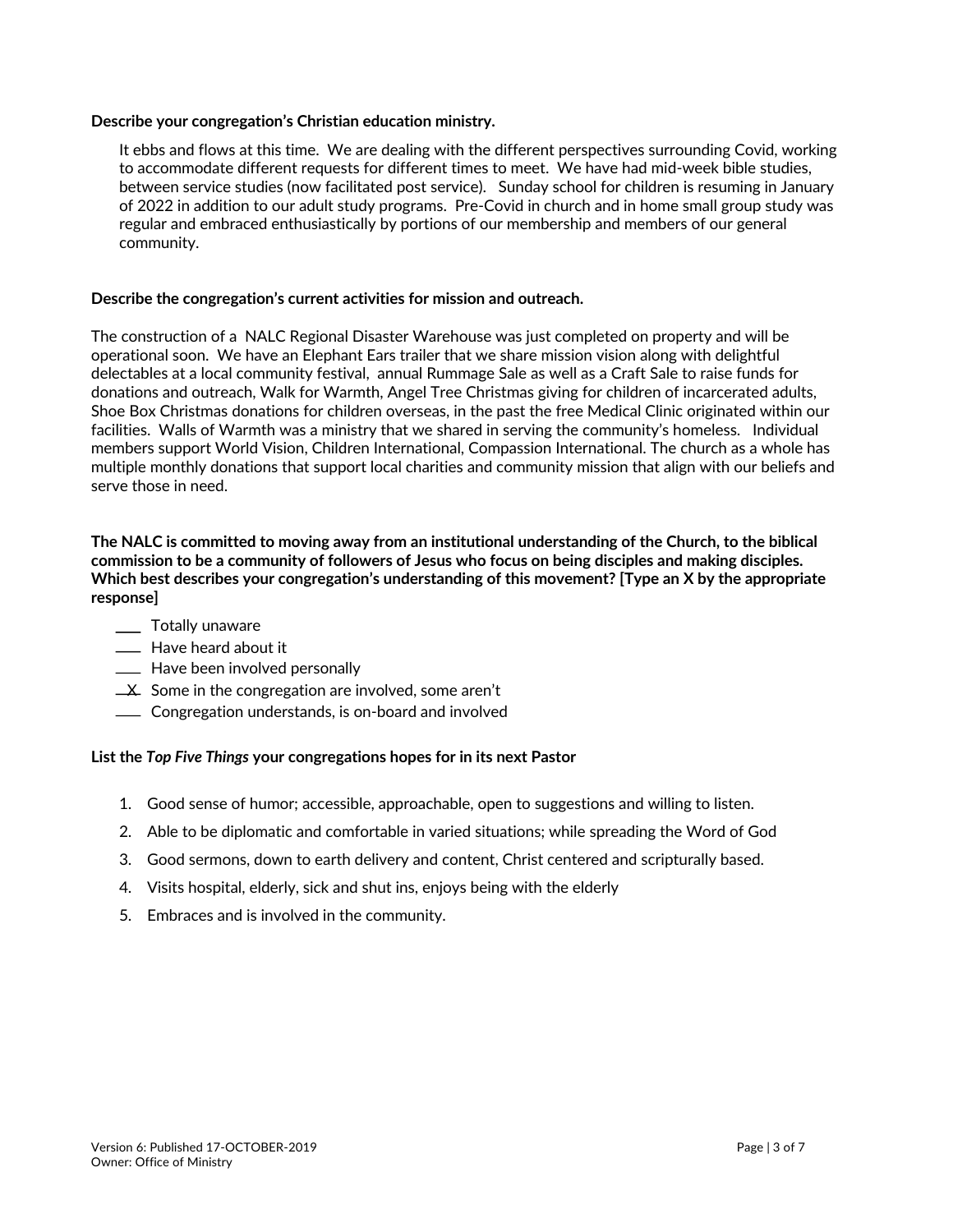**What were the three most significant events in your congregation's history? Provide the years in which these events happened and why they are important to your congregation.**

Building project that doubled our physical foot print; 1982: it reflected our need for growth. Leaving the ELCA and joining the NALC in 2010: Demonstrated the desire of the congregation to be true to the Word.

Our 50<sup>th</sup> Anniversary (2012): It demonstrated our longevity in the community and that we were an established House of God.

**Has your congregation participated in the Congregational Workshop Preparatory to the Call Process? [Type an X by the appropriate response]**

 **X Yes No**

#### **What were the three most significant results of the workshop?**

- 1. To trust God; trust Jesus
- 2. We received great participation and input from a vast proportion of our congregation with positive input and results
- 3. Our discovery that aspects of our mission and outreach aren't as weak as we individually we may be perceiving; a strengthening of optimism and perspective

#### **Describe the nature and extent of any significant current or recent conflict in the congregation. Is this conflict resolved, or ongoing? If resolved, how was it resolved?**

We have had an issue between the "us" and "them"; those who attended first service which was traditional and second service which was contemporary in style and music. COVID forced us to merge into one service each Sunday. So far, this has been a reasonably acceptable solution though it has been observed that there has been a drop off of attendance of members who normally attended the later in the morning contemporary service. A few who have been absent have been attending online. For various reasons still associated with Covid, some of these members are yet to attend in person services. Currently our worship committee has worked diligently to select a blend of traditional as well as contemporary musical selections to meet the worship needs and desires of all who are in attendance.

#### **How does your congregation handle conflict/tension? Which of the following do you think best describes your congregation? [Type an X by the appropriate response]**

- As a church, we respect and listen to each other and work things through without generating divisiveness.
- $\rightarrow$  As a church, we try to respect and listen to each other, but it is not uncommon for differences of opinion to be a problem and for some people to choose sides. Some have left our church because of conflict.
- **-** Conflict hurts our sense of unity, but we tend not to talk about it.
- Painful experience with conflict has been present, but it has been worked through, and we have learned from the experience.
- We have had some painful experiences with conflict, and they linger in the background.
- Open conflict is present, and we need a minister who can help us deal with it.
- Other (describe)…...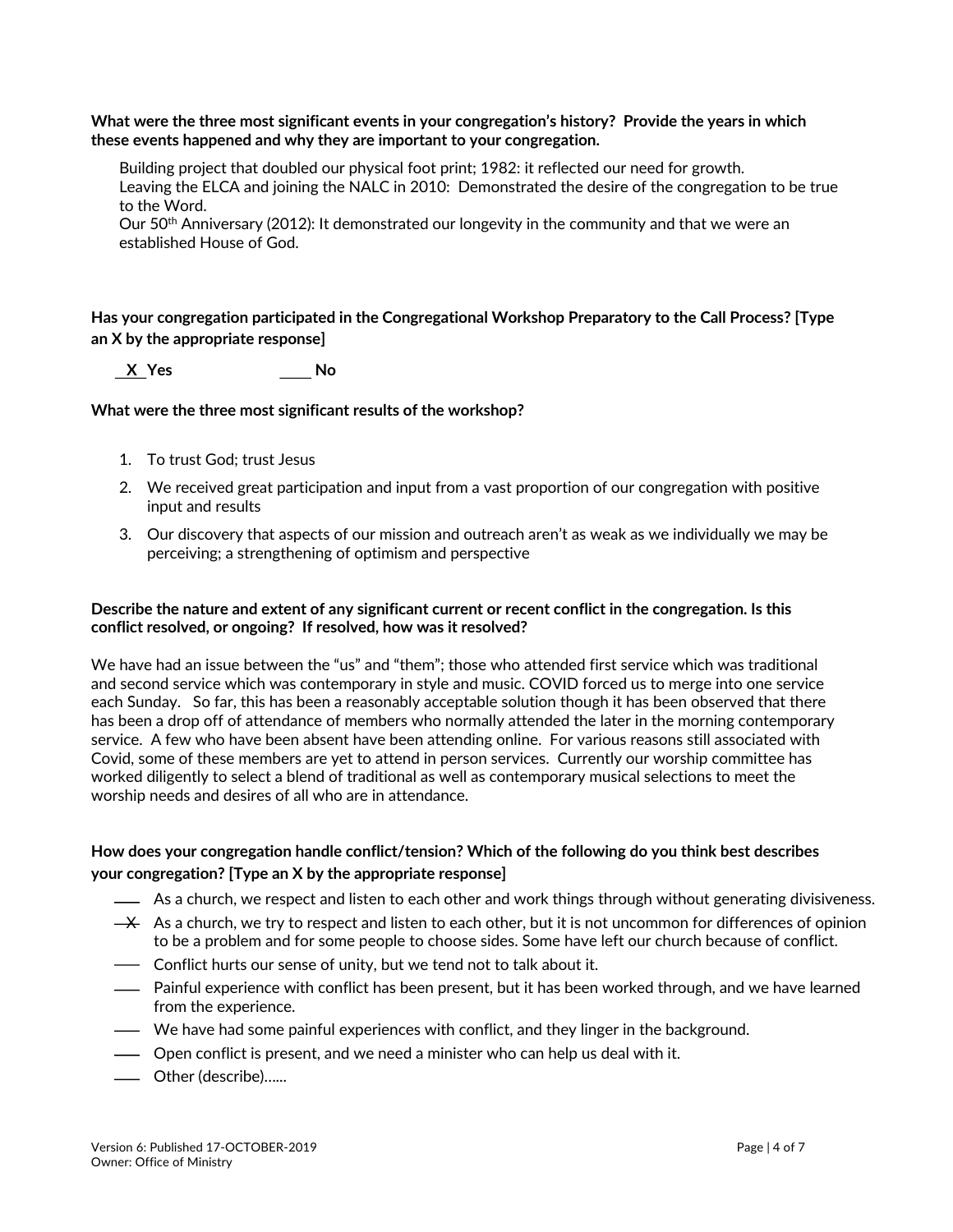**What was the nature of the relationship between your last pastor and the congregation? Positive? Struggling? Cooperative? Tense?** It was an up and down relationship with our past Pastor. It was very individual as well with those opinions. His tenure was short because of his proximity to retirement when he accepted our Call. Health issues along with the arrival of COVID affected a number of his ministries. Overall, there was good cooperation and shared respect throughout his ministry.

### **How did your council/congregational leaders work together with your last pastor? [Type an X by the appropriate response]**

- **-** Leadership is shared, with shared decision-making
- Pastor makes important decisions
- $\rightarrow$  Council makes decisions with pastoral input
- Council makes decisions without pastoral input

#### **Is your pastor a member of council with: [Type an X by the appropriate response(s)]**

| Vote |
|------|
|      |

#### **Congregational finances**

Total budget for last fiscal year: \$ 168207

Benevolence to the North American Lutheran Church: \$ 10,191.60

Other benevolence: \$ 5100

Total debt of the congregation: \$ -0-

Total savings, reserves, and endowments: \$ 84,283.60

#### **Compensation of Last Pastor**

| Salary: \$ 51,000                           | Parsonage/housing allowance: \$20,000      |  |  |
|---------------------------------------------|--------------------------------------------|--|--|
| Social security offset: \$5431.50           | Pension: \$ and Health Insurance: \$30,000 |  |  |
| Health Insurance: $$$                       | Vacation: Negotiable                       |  |  |
| Continuing education (time/funding): \$2000 |                                            |  |  |
| Travel reimbursement: \$4500                |                                            |  |  |
| Other:                                      |                                            |  |  |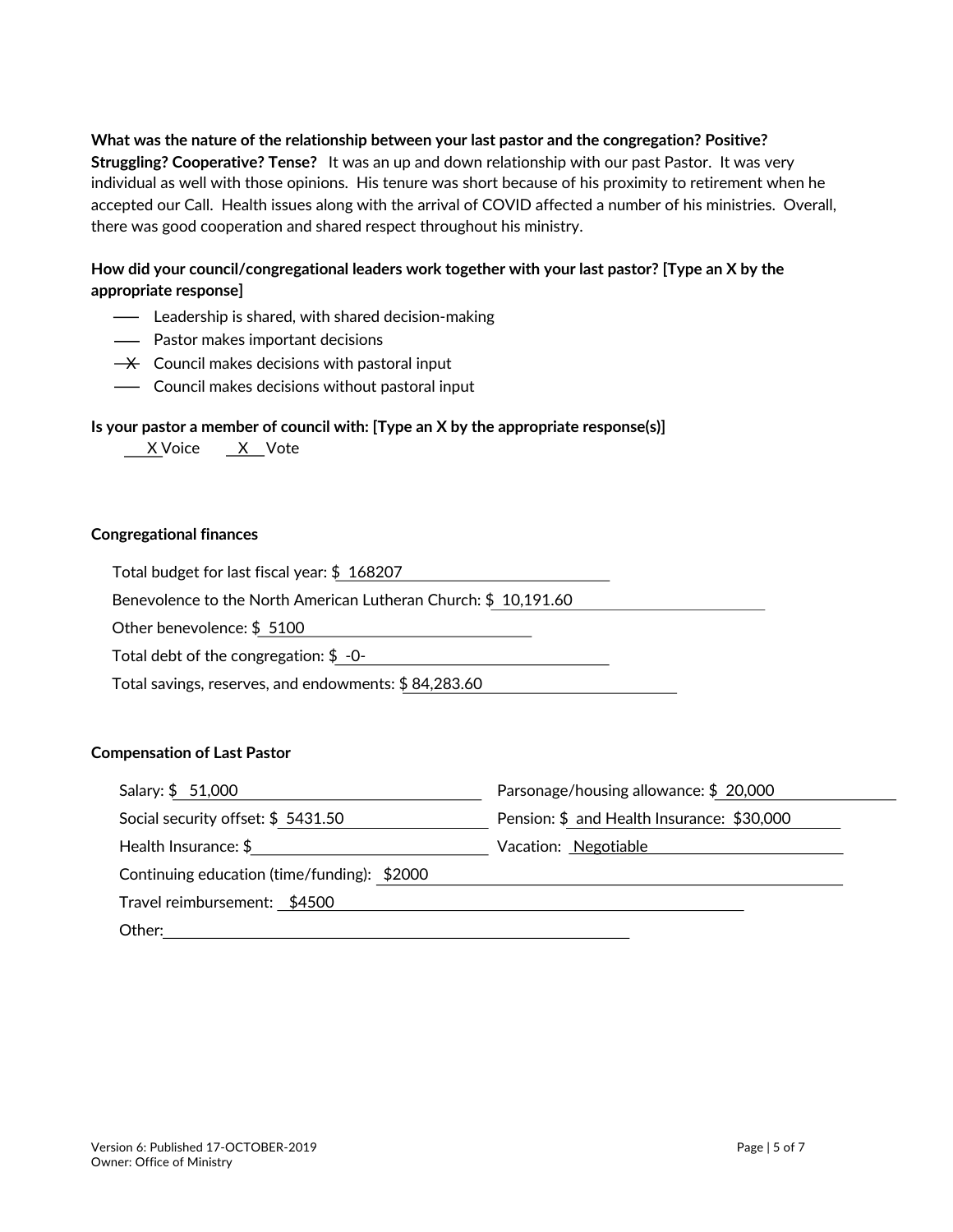**When the Congregational Vacancy List is updated, a short paragraph (3-4 sentences) is included announcing each congregation's ministry. If you wish, your call committee may compose that summary, realizing it may be edited/formatted as needed.**

Redeemer Lutheran Church is located in the historic small city of Owosso, Michigan. We are a Christcentered congregation with hearts to serve our congregation, our community, and the world beyond. We are seeking a pastor who together with the Holy Spirit, will love and lead us in worship, in prayer, in service, and in growth now and into the future. We want to become your extended family; to love and care for you.

[enter text]

**Consider filming a video to be included with your Congregational Profile on the NALC website Vacancy List. We invite your call committee to make a 3-5 minute video introducing prospective pastoral candidates to your context and congregation. The video can be informal, explaining what your congregation is seeking in a pastor and showing images of the members of your congregation and your worship environment. Here are some sample videos: Example One, Example Two. These samples were not produced by the NALC. They are both simply examples of the type of content you could include in a video.**

#### **Video Submission Instructions:**

Upload your video to YouTube or Vimeo. (Here are instructions on how to upload to YouTube: wikihow.com/Upload-a-Video-to-YouTube.) Include a link to the video below. Make sure the link allows for public access to the video.

[video link] https://youtu.be/8tw\_-ZcpGkY

Provide any other information about your congregation that may be helpful in the call process.

[enter text]

Completed by: Roger Weyersberg **Date: March 7, 2022** 

# **SUBMISSION INSTRUCTIONS:**

**SAVE A COPY OF THIS PROFILE TO YOUR COMPUTER. Use "Save As" and specify document file name as: Congregation name, City, Date**

**\*\*Email a copy of the completed profile to the Assistant to the Bishop for Ministry, dwendel@thenalc.org.**

Alternative submission method ONLY if you do not have email: Print and mail the complete profile to:

North American Lutheran Church Attn: Pr. David Wendel 2655 Innsbruck Drive, Suite A